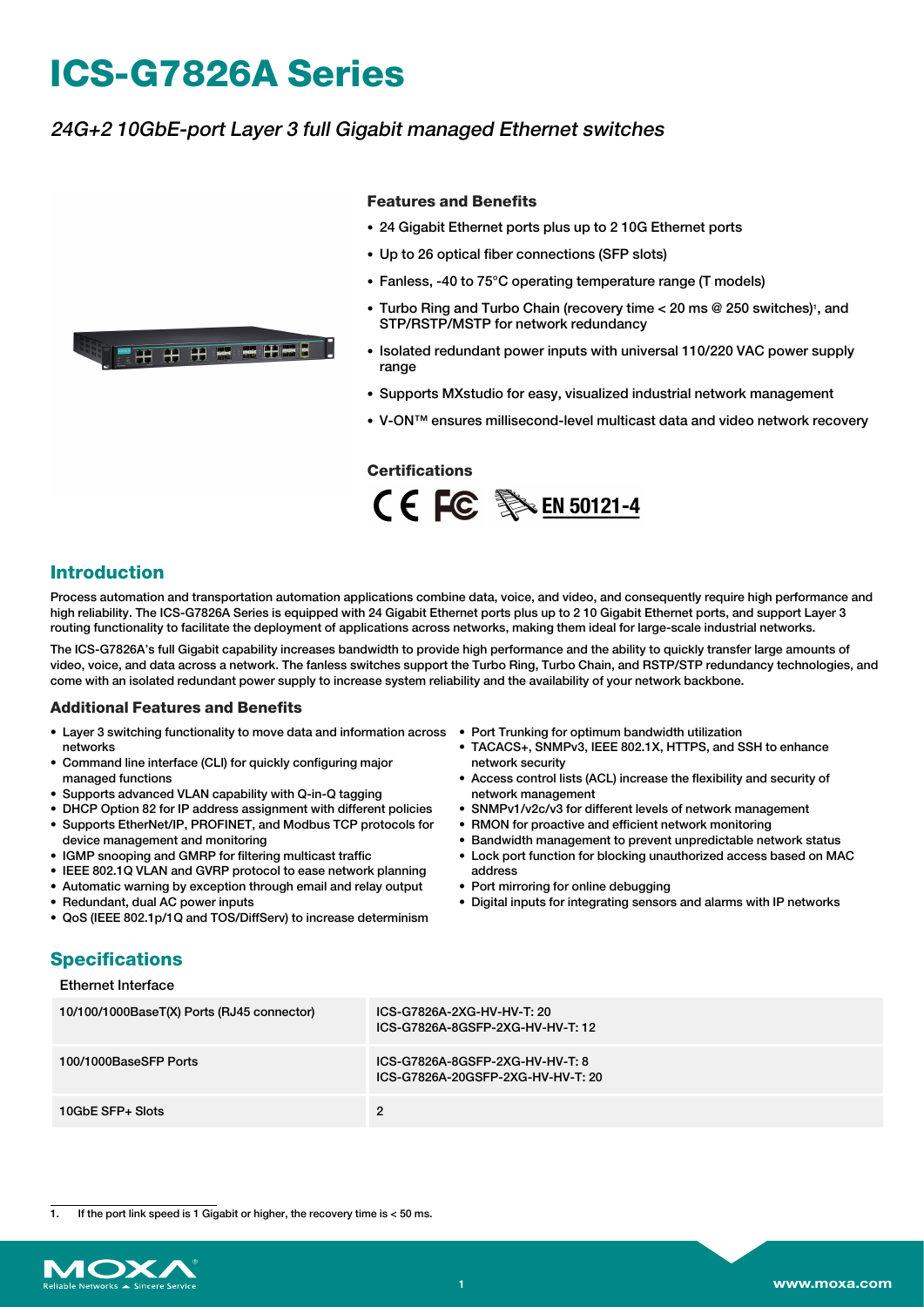| Combo Ports (10/100/1000BaseT(X) or 100/<br>1000BaseSFP+) | $\overline{4}$                                                                                                                                                                                                                                                                                                                                                                                                                                                                                                        |
|-----------------------------------------------------------|-----------------------------------------------------------------------------------------------------------------------------------------------------------------------------------------------------------------------------------------------------------------------------------------------------------------------------------------------------------------------------------------------------------------------------------------------------------------------------------------------------------------------|
| <b>Standards</b>                                          | IEEE 802.1D-2004 for Spanning Tree Protocol<br>IEEE 802.1p for Class of Service<br>IEEE 802.1Q for VLAN Tagging<br>IEEE 802.1s for Multiple Spanning Tree Protocol<br>IEEE 802.1w for Rapid Spanning Tree Protocol<br>IEEE 802.1X for authentication<br>IEEE 802.3 for 10BaseT<br>IEEE 802.3ab for 1000BaseT(X)<br>IEEE 802.3ad for Port Trunk with LACP<br>IEEE 802.3ae for 10 Gigabit Ethernet<br>IEEE 802.3u for 100BaseT(X) and 100BaseFX<br>IEEE 802.3x for flow control<br>IEEE 802.3z for 1000BaseSX/LX/LHX/ZX |
| <b>Ethernet Software Features</b>                         |                                                                                                                                                                                                                                                                                                                                                                                                                                                                                                                       |
| Management                                                | ARP, Back Pressure Flow Control, BOOTP, DDM, DHCP Option 66/67/82, DHCP Server/<br>Client, IPv4, LLDP, Port Mirror, RMON, SNMP Inform, SNMPv1/v2c/v3, Syslog, Telnet,<br>TFTP, SMTP, RARP, Flow control                                                                                                                                                                                                                                                                                                               |
| Filter                                                    | 802.1Q, GMRP, GVRP, IGMP v1/v2/v3, QinQ VLAN                                                                                                                                                                                                                                                                                                                                                                                                                                                                          |
| <b>Multicast Routing</b>                                  | DVMRP, PIM-DM, PIM-SM, PIM-SSM                                                                                                                                                                                                                                                                                                                                                                                                                                                                                        |
| <b>Redundancy Protocols</b>                               | Link Aggregation, MSTP, RSTP, Turbo Chain, Turbo Ring v1/v2, V-ON                                                                                                                                                                                                                                                                                                                                                                                                                                                     |
| <b>Routing Redundancy</b>                                 | <b>VRRP</b>                                                                                                                                                                                                                                                                                                                                                                                                                                                                                                           |
| Security                                                  | Access control list, Broadcast storm protection, HTTPS/SSL, MAB authentication,<br>Sticky MAC, NTP authentication, Port Lock, RADIUS, SSH, TACACS+                                                                                                                                                                                                                                                                                                                                                                    |
| <b>Time Management</b>                                    | NTP Server/Client, SNTP                                                                                                                                                                                                                                                                                                                                                                                                                                                                                               |
| <b>Unicast Routing</b>                                    | OSPF, RIPV1/V2, Static Route                                                                                                                                                                                                                                                                                                                                                                                                                                                                                          |
| <b>Industrial Protocols</b>                               | EtherNet/IP, Modbus TCP, PROFINET                                                                                                                                                                                                                                                                                                                                                                                                                                                                                     |
| MIB                                                       | Bridge MIB, Ethernet-like MIB, MIB-II, P-BRIDGE MIB, Q-BRIDGE MIB, RMON MIB<br>Groups 1, 2, 3, 9, RSTP MIB                                                                                                                                                                                                                                                                                                                                                                                                            |
| <b>Switch Properties</b>                                  |                                                                                                                                                                                                                                                                                                                                                                                                                                                                                                                       |
| <b>DRAM</b>                                               | 128 MB                                                                                                                                                                                                                                                                                                                                                                                                                                                                                                                |
| Flash                                                     | <b>16 MB</b>                                                                                                                                                                                                                                                                                                                                                                                                                                                                                                          |
| <b>IGMP Groups</b>                                        | 4096                                                                                                                                                                                                                                                                                                                                                                                                                                                                                                                  |
| Jumbo Frame Size                                          | 9.6 KB                                                                                                                                                                                                                                                                                                                                                                                                                                                                                                                |
| <b>MAC Table Size</b>                                     | 16K                                                                                                                                                                                                                                                                                                                                                                                                                                                                                                                   |
| Max. No. of VLANs                                         | 256                                                                                                                                                                                                                                                                                                                                                                                                                                                                                                                   |
| <b>Packet Buffer Size</b>                                 | 12 Mbits                                                                                                                                                                                                                                                                                                                                                                                                                                                                                                              |
| <b>VLAN ID Range</b>                                      | VID 1 to 4094                                                                                                                                                                                                                                                                                                                                                                                                                                                                                                         |
| <b>Priority Queues</b>                                    | 8                                                                                                                                                                                                                                                                                                                                                                                                                                                                                                                     |
| <b>USB</b> Interface                                      |                                                                                                                                                                                                                                                                                                                                                                                                                                                                                                                       |
| <b>Storage Port</b>                                       | USB Type A                                                                                                                                                                                                                                                                                                                                                                                                                                                                                                            |
| Serial Interface                                          |                                                                                                                                                                                                                                                                                                                                                                                                                                                                                                                       |
| <b>Console Port</b>                                       | USB-serial console (Type B connector)                                                                                                                                                                                                                                                                                                                                                                                                                                                                                 |

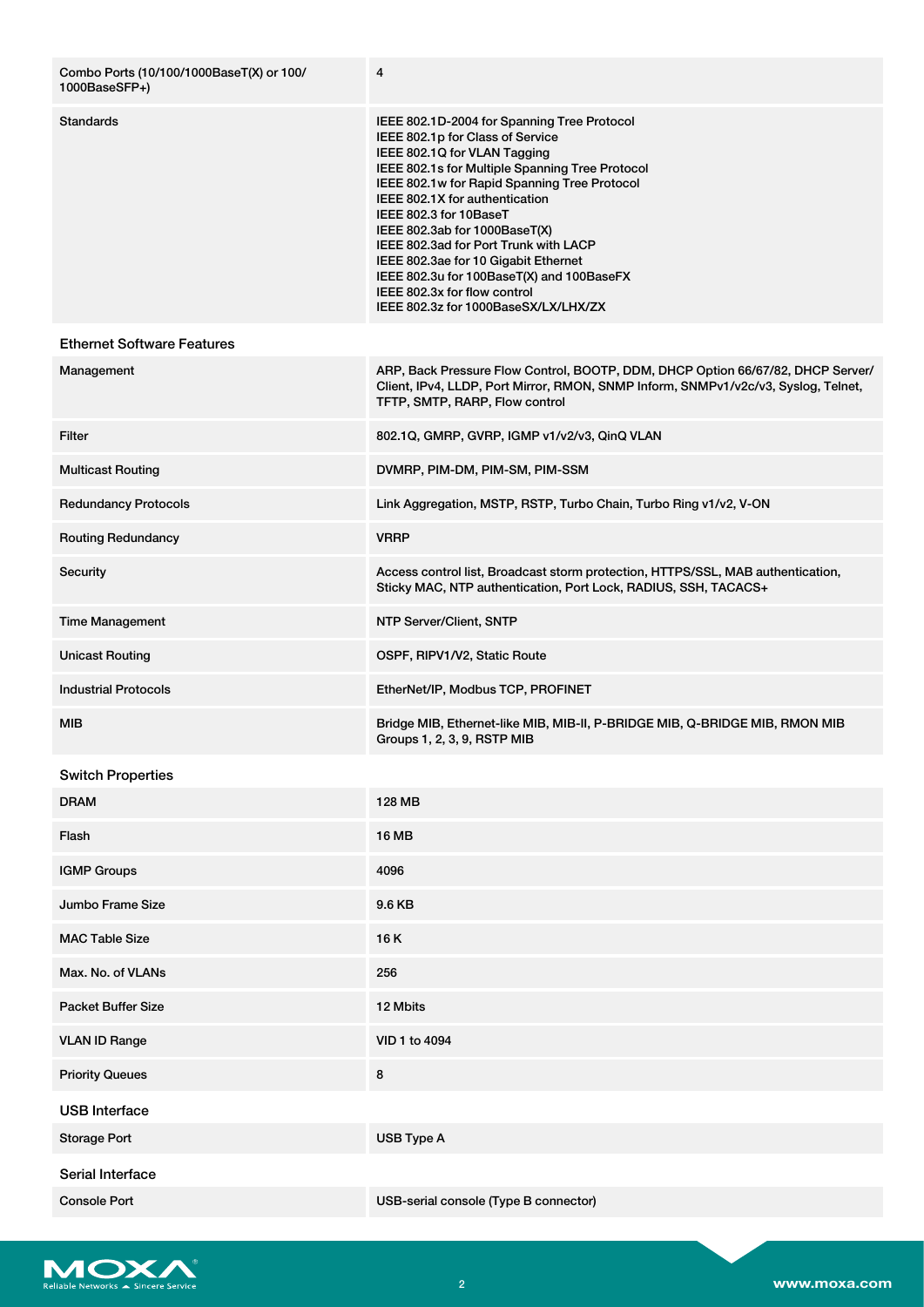| Input/Output Interface                 |                                                                                                                                                                                                                                            |
|----------------------------------------|--------------------------------------------------------------------------------------------------------------------------------------------------------------------------------------------------------------------------------------------|
| <b>Alarm Contact Channels</b>          | Relay output with current carrying capacity of $2 A @ 30 VDC$                                                                                                                                                                              |
| <b>Digital Inputs</b>                  | $+13$ to $+30$ V for state 1<br>$-30$ to $+1$ V for state 0<br>Max. input current: 8 mA                                                                                                                                                    |
| <b>Power Parameters</b>                |                                                                                                                                                                                                                                            |
| Input Voltage                          | 110 to 220 VAC, Redundant dual inputs                                                                                                                                                                                                      |
| <b>Operating Voltage</b>               | 85 to 264 VAC                                                                                                                                                                                                                              |
| <b>Overload Current Protection</b>     | Supported                                                                                                                                                                                                                                  |
| <b>Reverse Polarity Protection</b>     | Supported                                                                                                                                                                                                                                  |
| <b>Input Current</b>                   | 1/0.5 A @ 110/220 VAC                                                                                                                                                                                                                      |
| <b>Physical Characteristics</b>        |                                                                                                                                                                                                                                            |
| <b>IP Rating</b>                       | <b>IP30</b>                                                                                                                                                                                                                                |
| <b>Dimensions</b>                      | 440 x 44 x 386.9 mm (17.32 x 1.73 x 15.23 in)                                                                                                                                                                                              |
| Weight                                 | 6470 g (14.26 lb)                                                                                                                                                                                                                          |
| Installation                           | Rack mounting                                                                                                                                                                                                                              |
| <b>Environmental Limits</b>            |                                                                                                                                                                                                                                            |
| <b>Operating Temperature</b>           | -40 to 75°C (-40 to 167°F)                                                                                                                                                                                                                 |
| Storage Temperature (package included) | -40 to 85°C (-40 to 185°F)                                                                                                                                                                                                                 |
| <b>Ambient Relative Humidity</b>       | 5 to 95% (non-condensing)                                                                                                                                                                                                                  |
| <b>Standards and Certifications</b>    |                                                                                                                                                                                                                                            |
| Safety                                 | UL 61010-2-201, EN 61010-2-201: ICS-G7826A-2XG-HV-HV-T, ICS-G7826A-8GSFP-<br>2XG-HV-HV-T, ICS-G7826A-20GSFP-2XG-HV-HV-T                                                                                                                    |
| <b>EMC</b>                             | EN 55032/24                                                                                                                                                                                                                                |
| EMI                                    | CISPR 32, FCC Part 15B Class A                                                                                                                                                                                                             |
| <b>EMS</b>                             | IEC 61000-4-2 ESD: Contact: 4 kV; Air: 8 kV<br>IEC 61000-4-3 RS: 80 MHz to 1 GHz: 10 V/m<br>IEC 61000-4-4 EFT: Power: 2 kV; Signal: 1 kV<br>IEC 61000-4-5 Surge: Power: 2 kV; Signal: 1 kV<br>IEC 61000-4-6 CS: 10 V<br>IEC 61000-4-8 PFMF |
| Railway                                | EN 50121-4                                                                                                                                                                                                                                 |
| Freefall                               | IEC 60068-2-32                                                                                                                                                                                                                             |
| Shock                                  | IEC 60068-2-27                                                                                                                                                                                                                             |



Vibration IEC 60068-2-6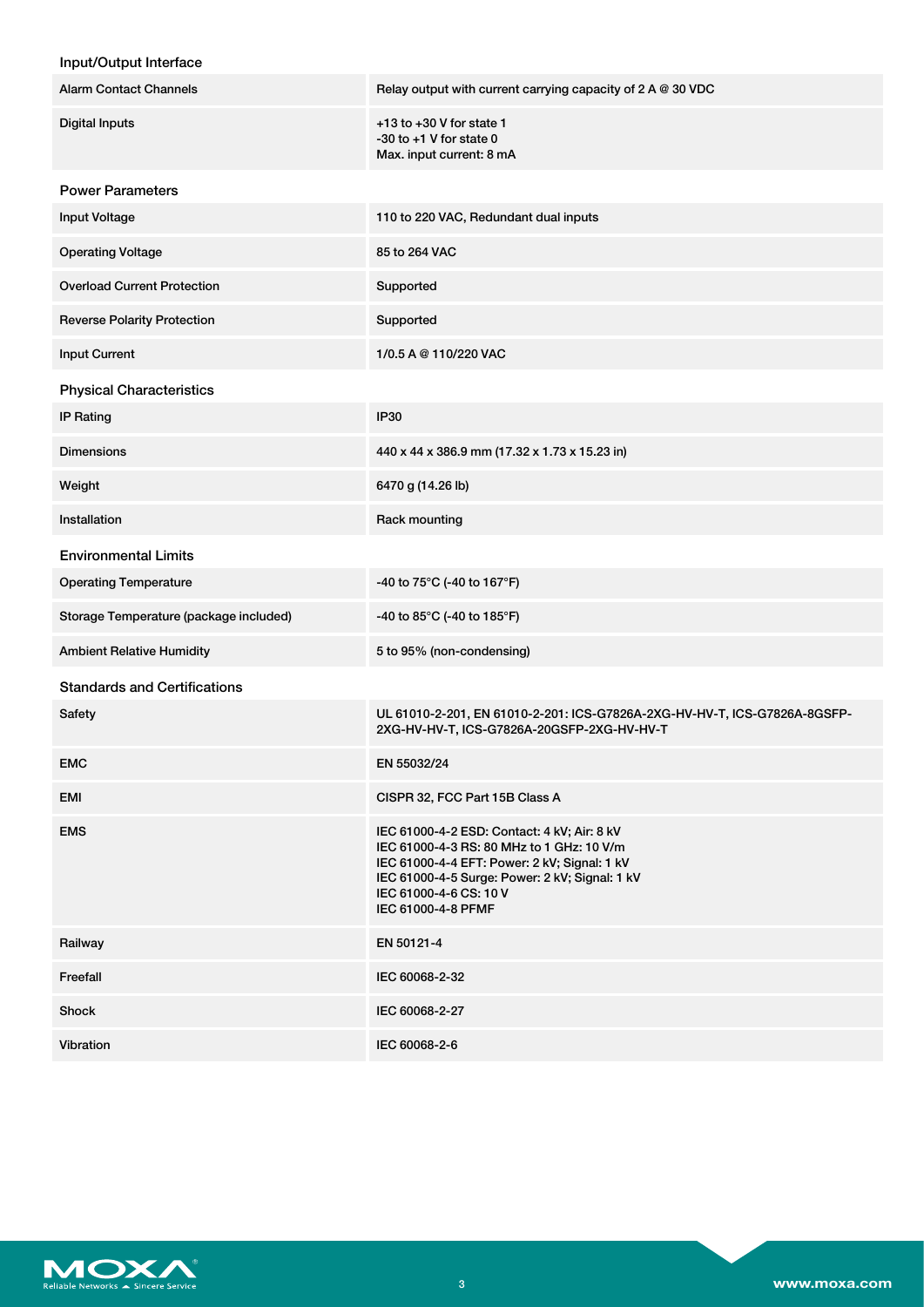| <b>MTBF</b>             |                                                                                                                                                                                                                                                                  |
|-------------------------|------------------------------------------------------------------------------------------------------------------------------------------------------------------------------------------------------------------------------------------------------------------|
| Time                    | ICS-G7826A-8GSFP-2XG-HV-HV-T: 454,754 hrs<br>ICS-G7826A-2XG-HV-HV-T: 474,397 hrs<br>ICS-G7826A-2XG-HV-HV-T: 474,397 hrs<br>ICS-G7826A-8GSFP-2XG-HV-HV-T: 454,754 hrs<br>ICS-G7826A-20GSFP-2XG-HV-HV-T: 428,165 hrs<br>ICS-G7826A-20GSFP-2XG-HV-HV-T: 428,165 hrs |
| <b>Standards</b>        | Telcordia (Bellcore), GB                                                                                                                                                                                                                                         |
| Warranty                |                                                                                                                                                                                                                                                                  |
| <b>Warranty Period</b>  | 5 years                                                                                                                                                                                                                                                          |
| <b>Details</b>          | See www.moxa.com/warranty                                                                                                                                                                                                                                        |
| <b>Package Contents</b> |                                                                                                                                                                                                                                                                  |
| <b>Device</b>           | 1 x ICS-G7826A Series switch                                                                                                                                                                                                                                     |
| Cable                   | 1 x USB type A male to USB type B male                                                                                                                                                                                                                           |
| <b>Installation Kit</b> | 2 x rack-mounting ear                                                                                                                                                                                                                                            |
| <b>Power Supply</b>     | 1 x power cord, EU type<br>1 x power cord, US type                                                                                                                                                                                                               |
| Documentation           | 1 x quick installation guide<br>1 x warranty card                                                                                                                                                                                                                |
|                         |                                                                                                                                                                                                                                                                  |

### **Dimensions**

Unit: mm (inch)



**Front View** 

**Top View** 



## **Ordering Information**

| <b>Model Name</b>                 | Layer | 10GbE SFP+ Slots | <b>Combo Ports</b><br>10/100/<br>1000BaseT(X) or<br>100/<br>1000BaseSFP+ | 100/1000BaseSFP<br><b>Slots</b> | 10/100/<br>1000BaseT(X)<br><b>Ports</b><br>(RJ45 Connector) | <b>Operating Temp.</b>         |
|-----------------------------------|-------|------------------|--------------------------------------------------------------------------|---------------------------------|-------------------------------------------------------------|--------------------------------|
| ICS-G7826A-2XG-HV-HV-T            | 3     | $\overline{2}$   | $\overline{4}$                                                           | $\mathbf{0}$                    | 20                                                          | -40 to $75^{\circ}$ C          |
| ICS-G7826A-8GSFP-2XG-<br>HV-HV-T  | 3     | $\overline{2}$   | $\overline{4}$                                                           | 8                               | 12                                                          | -40 to $75^{\circ}$ C          |
| ICS-G7826A-20GSFP-2XG-<br>HV-HV-T | 3     | $\overline{2}$   | $\overline{4}$                                                           | 20                              | 0                                                           | -40 to 75 $\mathrm{^{\circ}C}$ |

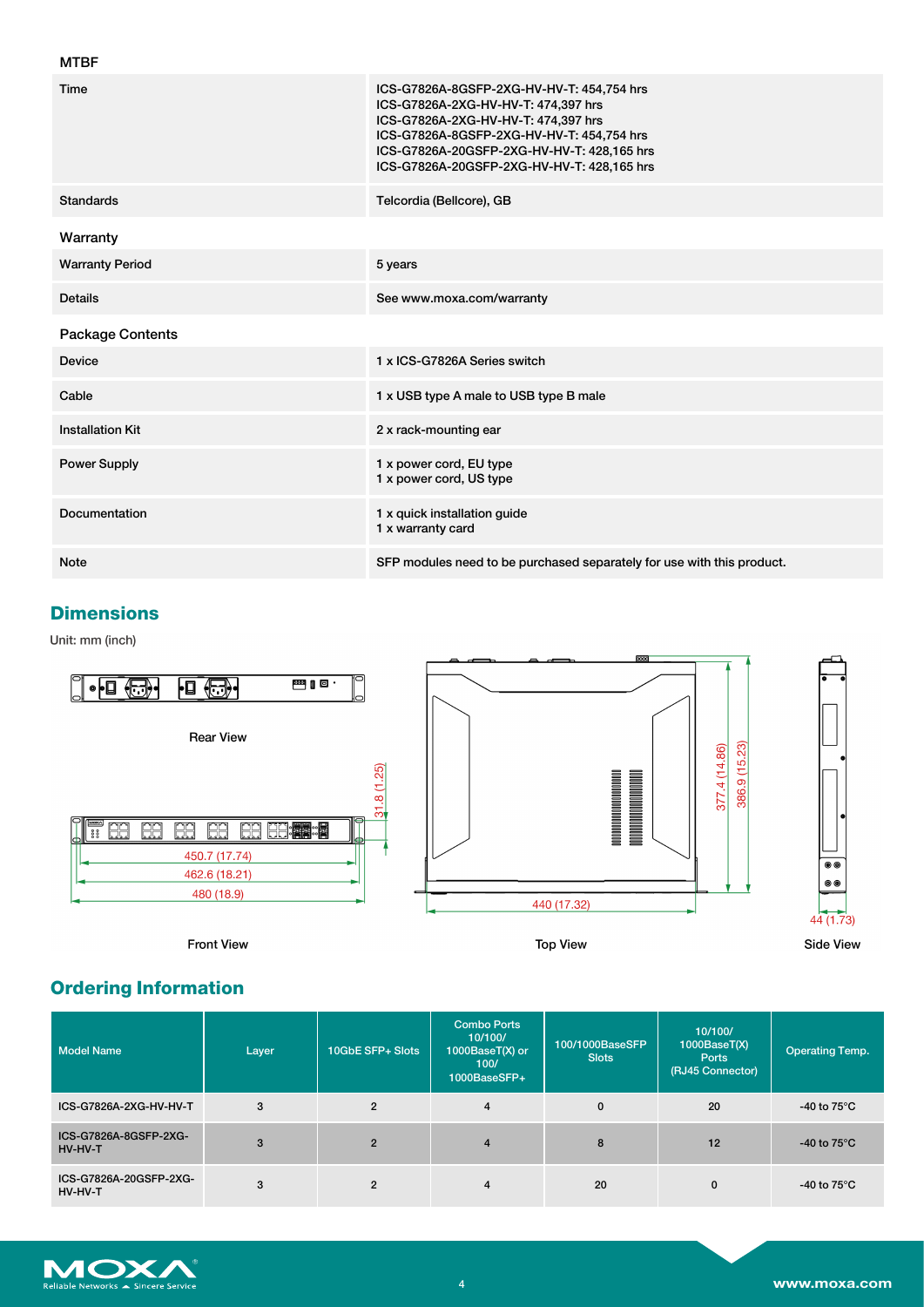## **Accessories (sold separately)**

| <b>Storage Kits</b> |  |
|---------------------|--|
|---------------------|--|

| oluraye Nils       |                                                                                                                                                                      |
|--------------------|----------------------------------------------------------------------------------------------------------------------------------------------------------------------|
| ABC-02-USB         | Configuration backup and restoration tool, firmware upgrade, and log file storage tool for managed<br>Ethernet switches and routers, 0 to 60°C operating temperature |
| <b>SFP Modules</b> |                                                                                                                                                                      |
| SFP-1FELLC-T       | SFP module with 1 100Base single-mode with LC connector for 80 km transmission, -40 to 85°C<br>operating temperature                                                 |
| SFP-1FEMLC-T       | SFP module with 1 100Base multi-mode, LC connector for 2/4 km transmission, -40 to 85°C operating<br>temperature                                                     |
| SFP-1FESLC-T       | SFP module with 1 100Base single-mode with LC connector for 40 km transmission, -40 to 85°C<br>operating temperature                                                 |
| SFP-1G10ALC        | WDM-type (BiDi) SFP module with 1 1000BaseSFP port with LC connector for 10 km transmission; TX<br>1310 nm, RX 1550 nm, 0 to 60°C operating temperature              |
| SFP-1G10ALC-T      | WDM-type (BiDi) SFP module with 1 1000BaseSFP port with LC connector for 10 km transmission; TX<br>1310 nm, RX 1550 nm, -40 to 85°C operating temperature            |
| SFP-1G10BLC        | WDM-type (BiDi) SFP module with 1 1000BaseSFP port with LC connector for 10 km transmission; TX<br>1550 nm, RX 1310 nm, 0 to 60°C operating temperature              |
| SFP-1G10BLC-T      | WDM-type (BiDi) SFP module with 1 1000BaseSFP port with LC connector for 10 km transmission; TX<br>1550 nm, RX 1310 nm, -40 to 85°C operating temperature            |
| SFP-1G20ALC        | WDM-type (BiDi) SFP module with 1 1000BaseSFP port with LC connector for 20 km transmission; TX<br>1310 nm, RX 1550 nm, 0 to 60°C operating temperature              |
| SFP-1G20ALC-T      | WDM-type (BiDi) SFP module with 1 1000BaseSFP port with LC connector for 20 km transmission; TX<br>1310 nm, RX 1550 nm, -40 to 85°C operating temperature            |
| SFP-1G20BLC        | WDM-type (BiDi) SFP module with 1 1000BaseSFP port with LC connector for 20 km transmission; TX<br>1550 nm, RX 1310 nm, 0 to 60°C operating temperature              |
| SFP-1G20BLC-T      | WDM-type (BiDi) SFP module with 1 1000BaseSFP port with LC connector for 20 km transmission; TX<br>1550 nm, RX 1310 nm, -40 to 85°C operating temperature            |
| SFP-1G40ALC        | WDM-type (BiDi) SFP module with 1 1000BaseSFP port with LC connector for 40 km transmission; TX<br>1310 nm, RX 1550 nm, 0 to 60°C operating temperature              |
| SFP-1G40ALC-T      | WDM-type (BiDi) SFP module with 1 1000BaseSFP port with LC connector for 40 km transmission; TX<br>1310 nm, RX 1550 nm, -40 to 85°C operating temperature            |
| SFP-1G40BLC        | WDM-type (BiDi) SFP module with 1 1000BaseSFP port with LC connector for 40 km transmission; TX<br>1550 nm, RX 1310 nm, 0 to 60°C operating temperature              |
| SFP-1G40BLC-T      | WDM-type (BiDi) SFP module with 1 1000BaseSFP port with LC connector for 40 km transmission; TX<br>1550 nm, RX 1310 nm, -40 to 85°C operating temperature            |
| SFP-1GEZXLC        | SFP module with 1 1000BaseEZX port with LC connector for 110 km transmission, 0 to 60 $\degree$ C operating<br>temperature                                           |
| SFP-1GEZXLC-120    | SFP module with 1 1000BaseEZX port with LC connector for 120 km transmission, 0 to 60°C operating<br>temperature                                                     |
| SFP-1GLHLC         | SFP module with 1 1000BaseLH port with LC connector for 30 km transmission, 0 to 60°C operating<br>temperature                                                       |
| SFP-1GLHLC-T       | SFP module with 1 1000BaseLH port with LC connector for 30 km transmission, -40 to 85°C operating<br>temperature                                                     |
| SFP-1GLHXLC        | SFP module with 1 1000BaseLHX port with LC connector for 40 km transmission, 0 to 60°C operating<br>temperature                                                      |
| SFP-1GLHXLC-T      | SFP module with 1 1000BaseLHX port with LC connector for 40 km transmission, -40 to 85°C<br>operating temperature                                                    |
| SFP-1GLSXLC        | SFP module with 1 1000BaseLSX port with LC connector for 1km/2km transmission, 0 to 60°C<br>operating temperature                                                    |
| SFP-1GLSXLC-T      | SFP module with 1 1000BaseLSX port with LC connector for 1km/2km transmission, -40 to 85°C<br>operating temperature                                                  |
| SFP-1GLXLC         | SFP module with 1 1000BaseLX port with LC connector for 10 km transmission, 0 to 60 $\degree$ C operating<br>temperature                                             |